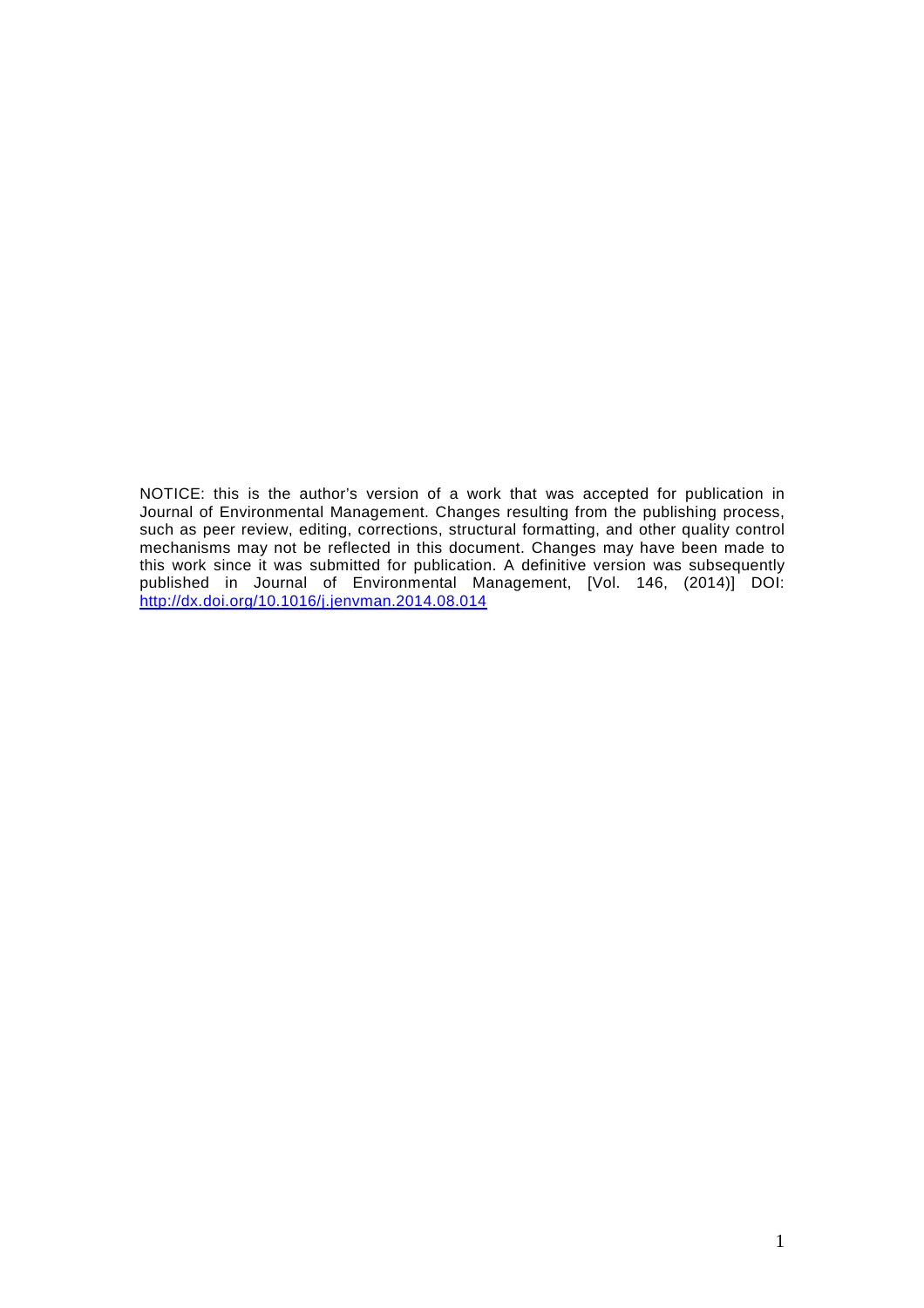# **Treatment of Metal-Contaminated Wastewater: A comparison of low-cost biosorbents**

## **N. K. AKUNWA <sup>a</sup> , M. MUHAMMAD <sup>a</sup> . and J. C. AKUNNAab**

**<sup>a</sup>***Urban Water Technology Centre, School of Science, Engineering and Technology, University of Abertay Dundee, DD1 1HG, Scotland*

**b**Corresponding author. Urban Water Technology Centre, School of Science Engineering & Technology, University of Abertay Dundee, DD1 1HG, Scotland. Email: j.akunna@abertay.ac.uk

Tel: +44 (0)1382308141 Fax: +44(0)1382308117

#### **Abstract**

This study aimed to identify some optimum adsorption conditions for the use of lowcost adsorbent, seaweed (*Ascophyllum nodosum*), sawdust and reed plant (*Phragmites australis*) root, in the treatment of metal contaminated wastewater for the removal of cadmium, chromium and lead. The effect of pH on the absorption capacity of each of these biosorbents was found to be significant and dependent on the metal being removed. Post-adsorption FTIR analysis showed significant binding activities at the nitro N=O groups site in all biosorbents, especially for lead. Competitive metal binding was found to have possibly affected the adsorption capacity for chromium by *A. nodosum* more than it affected sawdust and *P. australis* root. Adsorption is believed to take place mainly by ion exchange particularly at low pH values. *P. australis* root exhibited the highest adsorption for chromium at pH 2, cadmium at pH 10 and lead at pH 7. *A.nodosum* seaweed species demonstrated the highest adsorption capacity of the three biosorbents used in the study, for cadmium at pH 7 and for lead at pH 2. Sawdust proved to be an efficient biosorbent for lead removal only at pH 7 and 10. No significant effect of temperature on adsorption capacity was observed, particularly for cadmium and lead removal.

*Keywords*: Adsorption capacity; heavy metals; pH; reed root; sawdust; seaweed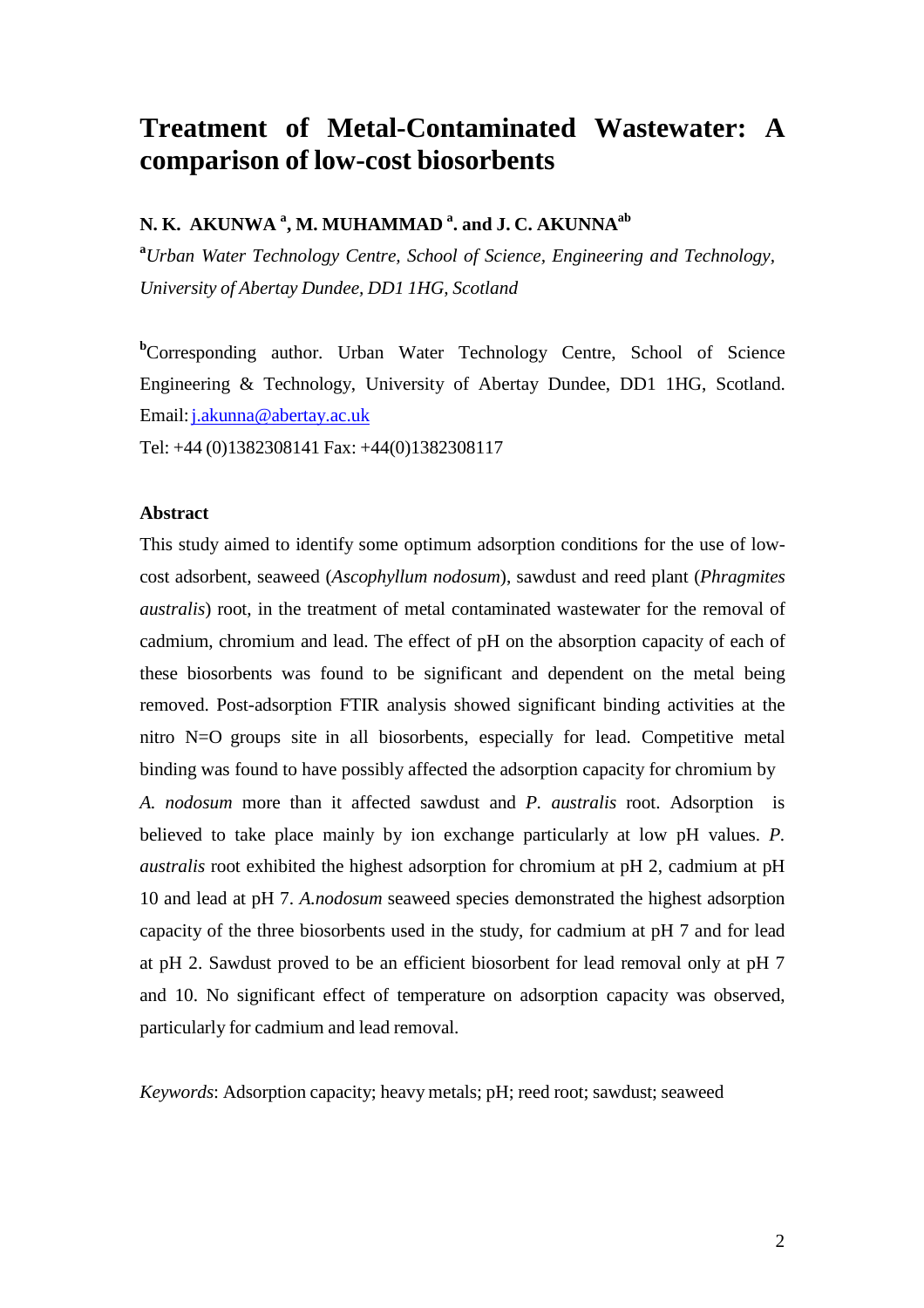#### **1. Introduction**

Heavy metal contamination of industrial effluents has been an issue of environmental and public health concern since the advent of industrialisation, owing to their nonbiodegradable, toxic and bio-accumulative nature (Bailey et al., 1999; Nomanbhay and Palanisamy, 2005). Indicative metals are mostly transition metals like cadmium, copper, zinc, nickel, chromium, as well as other heavy metals such as lead, aluminium, and mercury, amongst others that pose significant risk to soil, water and air environments, their inhabitants and human health via the food chain (Oboh et al., 2009). On discharge of effluents from industries like mining, textile, tannery, metalplating, petro-chemical, battery and fertilizer production, these metals are deposited in soil, aquatic life-forms and tissues, which form part of the human food-chain. Thus, the toxicity, bio-accumulation and persistence of these metals are transmitted through the food chain and the environment to cause environmental and human health problems (Kanamadi et al., 2006). This situation is most prevalent in tropical developing countries where the enforcement of industrial effluent discharge limits is yet to be accorded the priority it deserves, in contrast to developed countries where stringent environmental quality standards to control pollution by industrial effluents and protect the environment are being adopted and enforced (Dan'Azumi and Bichi, 2010).

Conventional treatment methods have been found to be very expensive and difficult to maintain due to high capital and operational costs as well as extra cost of treating the resultant sludge/secondary waste before disposal as it also poses hazards and pollution risks to the environment (Kumar, 2006). Due to these challenges associated with the conventional methods, growing interest and research into the use of low-cost adsorbents as preferred alternatives to the conventional methods has yielded various successful applications of these low-cost, naturally–occurring and readily available organic adsorbents in the treatment of metal-contaminated industrial effluents using adsorption processes, as reported in various studies (Oboh et al., 2009). The distinct advantages of biosorbents include: low cost, high efficiency, reduced production of chemical or biological sludge, possibility of regeneration of biosorbents and metal recovery (Sud et al., 2008).

Seaweed, sawdust and reed plant root are some of the low-cost readily available organic residues, found naturally in the environment and are considered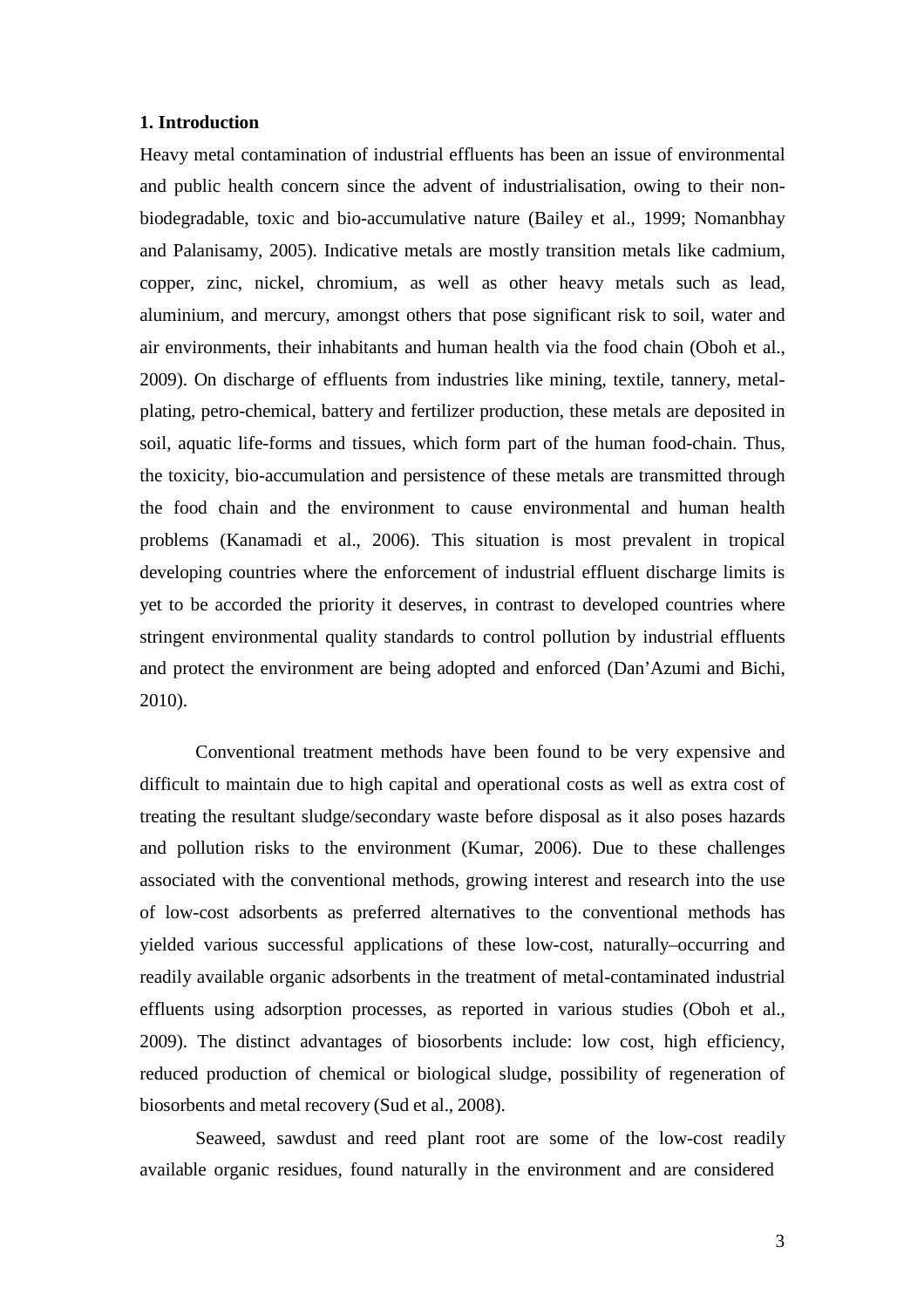waste or by-products. *Ascophyllum nodosum* is considered an effective seaweed for metal adsorption (Romera et al., 2006) and macroscopically produces biosorbent particles, conferring on it a better metal-binding capacity than most organic or inorganic adsorbents (Freitas et al., 2006). Seaweed is reportedly rich in three main polysaccharides - laminaran, fucoidin and alginate, which are rich in anionic carboxylate and sulphate ready for binding at neutral pH (Alluri et al., 2007). The alginate polysaccharide is responsible for its ion-exchange capacity due to its high concentration of carboxyl groups (Mehta and Gaur, 2005; Freitas et al., 2009). The binding surface of seaweed is rich in functional groups like carboxyl, hydroxyl, amine, imidazole, phosphate, sulfhydryl and sulphate groups. However, the carboxyl and sulphate groups are reputably the most active groups in the binding of metals during adsorption (Romera et al., 2007).

Sawdust, a by-product of the timber industry, which is considered waste except when it is used as packaging material (Vinodhni and Das, 2010) or as cooking fuel, is abundantly available to the point of constituting disposal challenges in timber mills, especially in developing countries. Sawdust consists of three dominant components: cellulose, lignocellulose and lignin, based on which its functional groups reputed to be actively involved in adsorption include C=CH, C=C, C-OH and C-O-C groups (Abdel-Ghani et al., 2007). Its main mechanisms of adsorption are ion exchange and hydrogen binding (Shukla et al., 2002), as well as, chelation and complexation reactions (Asadi et al., 2008).

Reed plant, *Phragmites australis*, is a perennial helophyte grass commonly found in tropical and temperate wetlands where it grows rapidly and exhibits outstanding tolerance of high metal concentrations (Batty, 2003). It is the most commonly employed plant species in the treatment and polishing of wastewater in constructed wetlands where it enhances the break-down organic pollutants by adsorption, accumulation and oxidation via aeration systems around the root zones (Lee and Scholz, 2007). Reed plant contains high concentrations of lignin and cellulose, two components believed to play important roles in its adsorptive capacity for various heavy metals from solution (Southichak et al., 2006). Carboxylic, carboxylate, lignin and lignin ester aromatic C-C groups have been revealed to actively contribute in adsorptive capacity (Southichak et al., 2006), irrespective of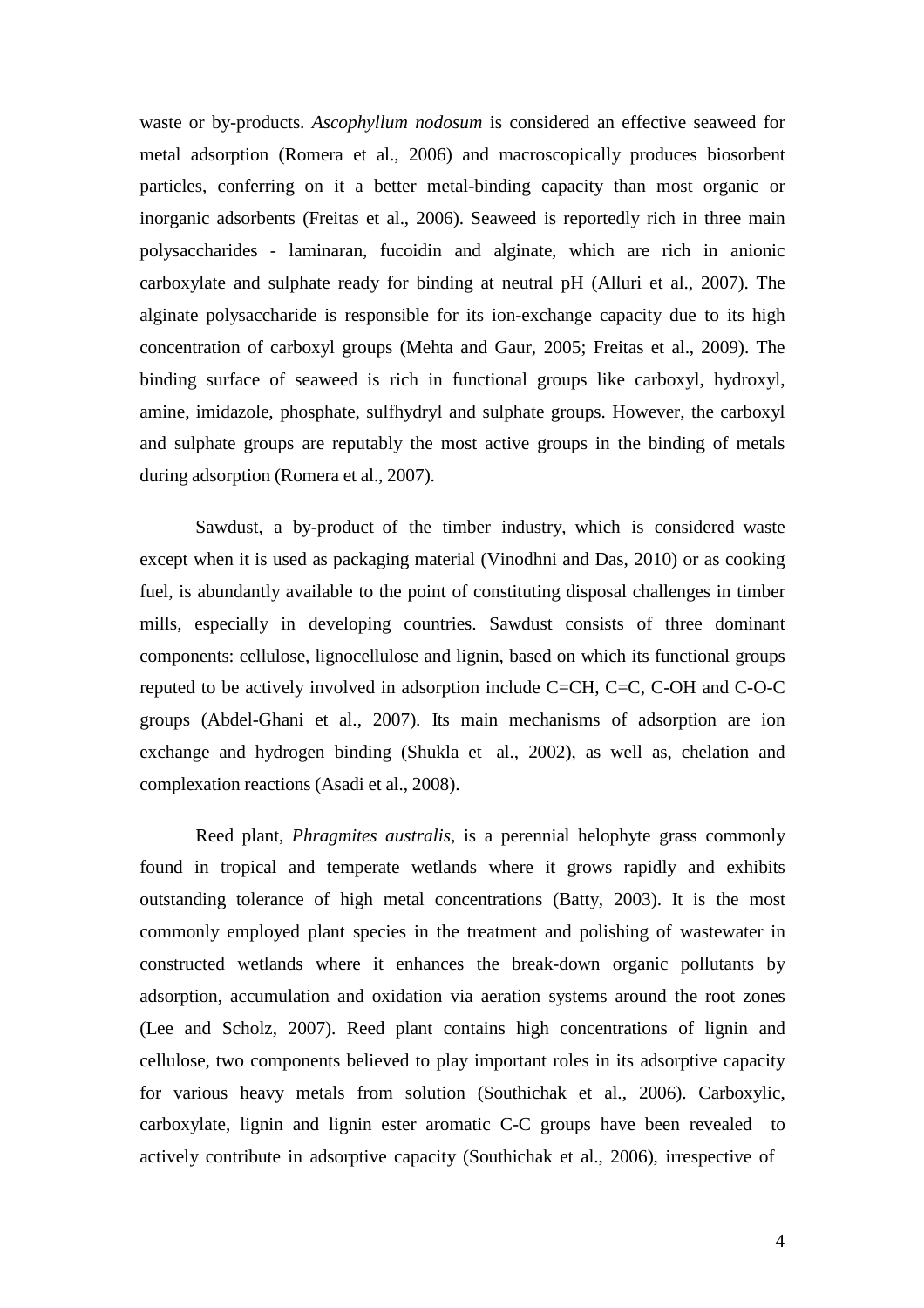contrasting research reports on its suitability as a biosorbent (Batty, 2003) or otherwise (Lee and Scholz, 2007).

The aim of this study is to identify optimum adsorption conditions for the use of seaweed (*Ascophyllum nodosum*), sawdust and reed plant (*Phragmites australis*) root in the removal of cadmium, chromium and lead from metal-contaminated wastewaters. Cadmium and lead constitute two of the three heavy metals listed by the World Health Organisation (WHO) as the 'Big Three' toxic metals, along with Mercury, while chromium was selected because of its ubiquitous presence in various industrial effluents, which are of interest in this study.

#### **2. Materials and methods**

## *2.1 Collection and preliminary treatment of biosorbent samples*

The seaweed sample was collected from the beaches of Abroath, Scotland. The reed plant sample was collected from reed-beds in the mini wastewater treatment works serving the Belmont Centre, located in Miegle near Dundee, Scotland and the sawdust sample was collected from the University of Abertay Dundee wood works workshop.

#### *2.2 Preliminary treatment/Preparation of biosorbent samples*

The biosorbents were devoid of any chemical pre-treatment or immobilisation and were used in their natural forms after washing and drying. Samples of seaweed (SW) reed (RR) plant and sawdust (SD) used were collected separately. Prior to any preparation, reed plant root was separated from the leaves by cutting. Seaweed and reed plant root were washed separately using tap water, followed by distilled water to remove the sand and stones entangled in the root systems of each sample. Both biosorbent samples were then dried separately in the oven at 105°C for 24 hours. Sawdust was cleaned by hand-picking visible contaminants like wood-splinters and then oven-dried at 105°C for only 3 hours. To optimise the available surface area for the adsorption process, each of the three samples was blended into a powder using a commercial blender and further reduced to finer particles by a 0.5 mm particle-size rotor mill (Fritsch Rotor Speed Mill-Pulverisette 14). Samples were stored separately in clearly-labelled, air-tight, transparent containers at room temperature until required for use.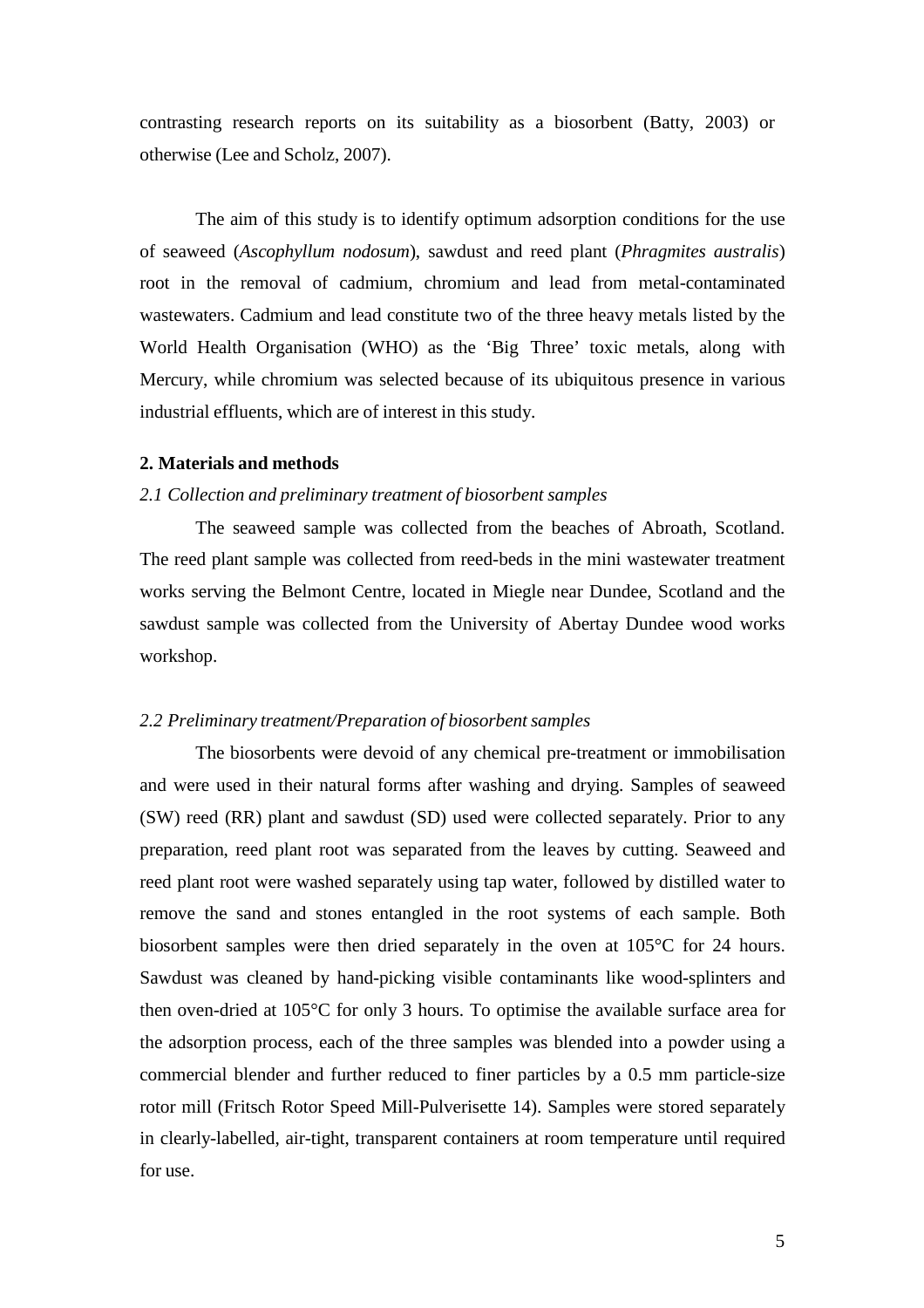#### *2.3 Preparation of metal stock standard and dilute solutions*

Stock standard solution of each metal was prepared to the strength 1000 mg/l. The procedure for stock standard solution preparation was as follows: Each of 1g of pure cadmium metal (powder form supplied by BDH), 3.735 g of potassium chromate,  $K_2CrO_4$  and 1.598 g of lead nitrate,  $Pb(NO)_3$  was weighed on an Oertling NA 114 scale and put into a separate 100 ml beaker.

Cadmium was dissolved in a mixed solution of 15 ml each of deionised water and concentrated HCl to give a clear solution and heated for 10 minutes. It was allowed to cool and made up to 1 litre solution with  $1\%$  (v/v) HCl. Potassium chromate was dissolved in 40 ml of deionised water to give a yellow-coloured solution and diluted to 1 litre with more deionised water. Lead nitrate was dissolved in 40 ml of 1%  $(v/v)$  HNO<sub>3</sub>. The solution was heated for 2 minutes and allowed to cool at room temperature before being made up to 1 litre with more  $1\%$  (v/v) HNO<sub>3</sub>. Each solution was then stored in a clearly-labelled 1litre clear-glass reagent bottle.

#### *2.4 Initial characterisation of biosorbents*

#### *2.4.1 Determination of initial metal content of biosorbents*

The initial metal content of the biosorbents was determined using the dry ashing and wet digestion methods. This initial metal content determination was deemed necessary in order to determine the actual amount of heavy metals under study present in the biosorbents prior to the adsorption experiments.

#### *2.4.1.1 Dry ashing*

Duplicates of  $1\pm0.005$  g each of seaweed, reed plant root and sawdust dry powder samples was weighed and placed in porcelain crucibles. The crucibles were then placed in the furnace overnight at 550°C for ashing. The ashed samples were then allowed to cool down at room temperature for approximately 10 minutes and then introduced into 5 ml of 20% HCl to dissolve the residue. The 20% HCl was prepared by adding 20 ml of concentrated HCl to 80 ml of distilled water in a 100 ml conical flask. Each solution was then filtered by suction force through an acid-washed filter paper placed in a filter-flask. The filter paper was then rinsed into the solution in the filter-flask before being transferred into a 50 ml volumetric flask where it was diluted to volume with distilled water before mixing. The liquid samples were then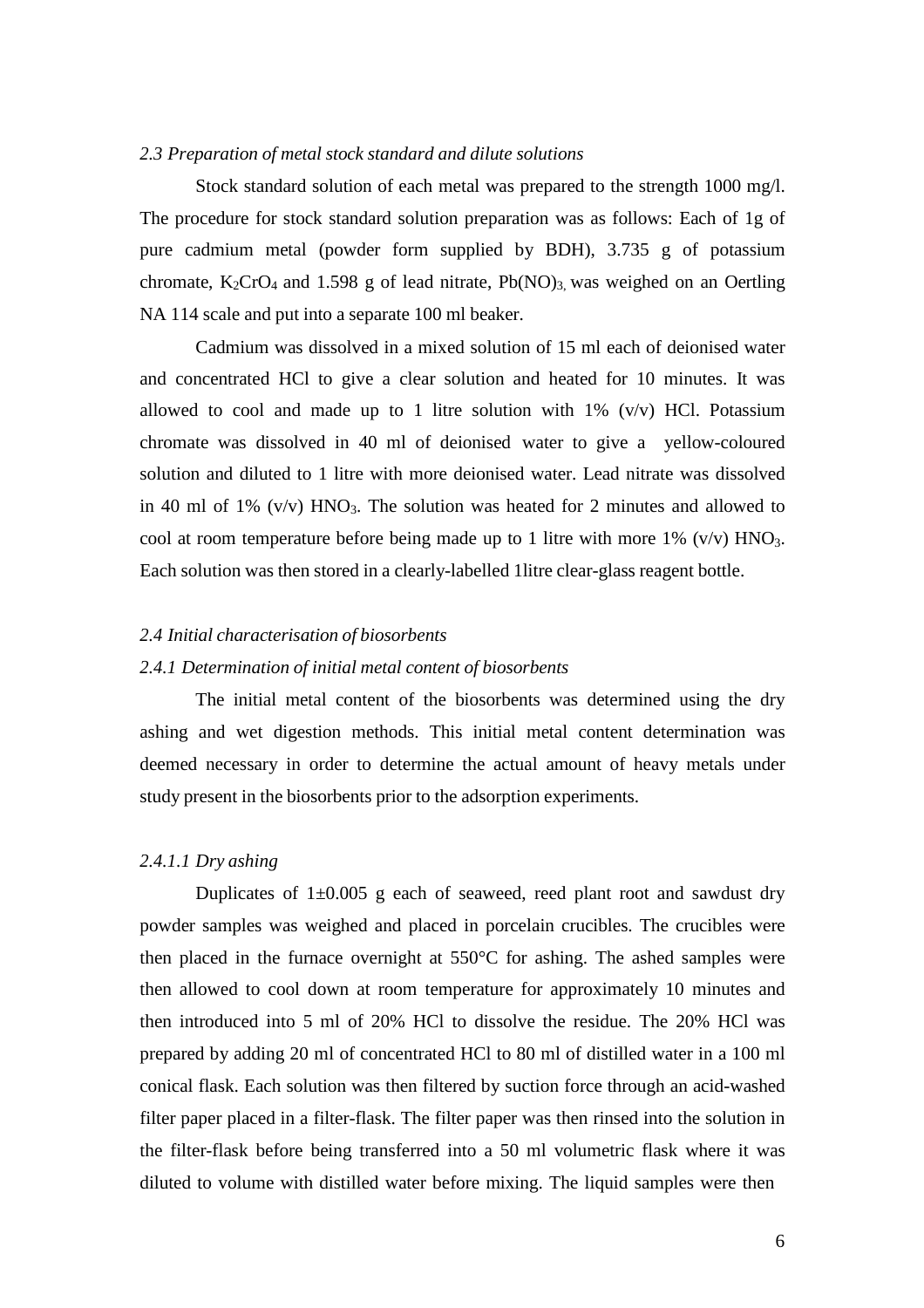stored at 4°C in a refrigerator for 10 days before analysis using a Perkin Elmer AAnalyst 200 Atomic Absorption Spectrophotometer (AAS).

#### *2.4.1.2 Wet digestion*

10 ml of concentrated HNO<sub>3</sub> was added to  $1\pm0.005$  g of each dry powder biosorbent sample in a 100 ml beaker and allowed to stand overnight. Each beaker was then heated on a hot-plate until the production of red  $NO<sub>2</sub>$  fumes ceased. Each beaker was then cooled and 2 ml of 70% HClO4 (Perchloric acid) added. Samples were heated a second time and allowed to evaporate to a much reduced volume before being transferred to a 50 ml volumetric flask and diluted to volume with distilled water. The samples from both digestion processes were then analysed for presence of each of the metals under study using Atomic Absorption Spectrometry (AAS).

## *2.4.2 Determination of functional group distribution within biosorbent samples using Fourier Transform Infrared Spectroscopy (FTIR)*

A pre- and post adsorption determination of the types and distribution of functional groups or bonds present in dry biosorbent samples was carried out by Fourier Transform Infrared Spectroscopy using the Perkin Elmer FT-Infra Red Spectrometer: Spectrum RX1. This determination was to facilitate identification of the functional groups responsible for metal binding on each biosorbent surface (Jin and Bai, 2002). Matching the wavelength of light absorbance to standard bond or functional group types that absorbs light energy at that standard wavelength would achieve the identification.

For the FTIR spectroscopy, Potassium Bromate (KBr) crystals were mixed in a ratio of 8:1 with each dry biosorbent sample and blended into a fine powder, which was used to form uniform KBr glass-like pellets. Automatic Infra-red spectra were then plotted out by the spectrometer. The FTIR spectrometry readings were carried out at specific wavelengths and slits for each metal under study viz: cadmium (228.80 nm and 0.7), chromium (357.87 nm and 2.7/0.8) and lead (217.00 nm and 2.7/1.35).

For all three metals used in this study, readings were done in triplicate. Integration time was 3 seconds, read delay was 5 seconds, unit of measurement was mg/l and calibration equations were all linear through zero. The spectra were then printed out for analysis.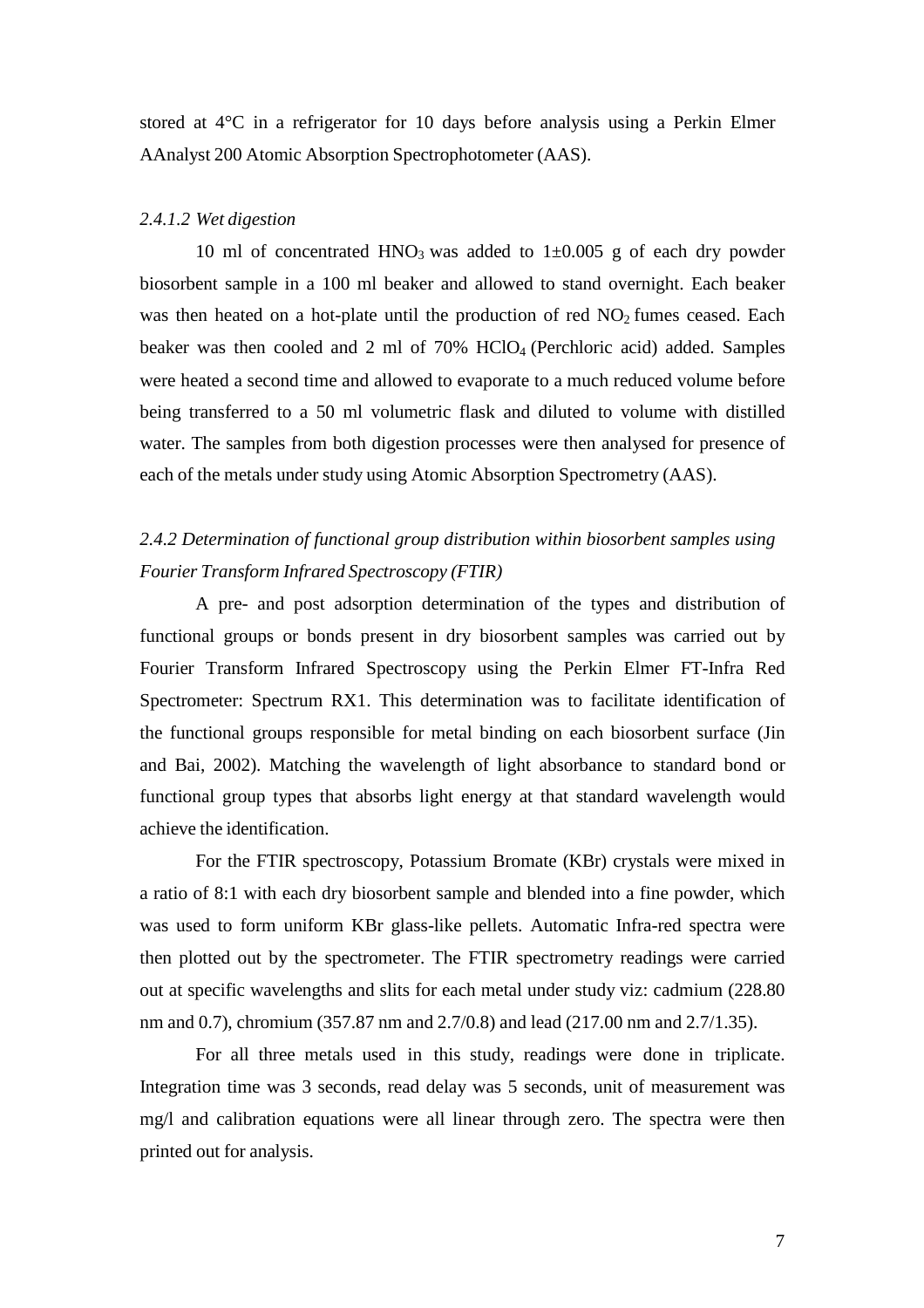#### *2.5 Adsorption capacity experiment design*

The adsorption experiments were carried out in batch mode and in duplicates for each metal and biosorbent.

#### *2.5.1 Factors affecting the adsorption process*

The factors affecting the adsorption capacity of the three biosorbents were divided into two groups: constant and variable factors.

#### *2.5.1.1 Constant factors*

Constant factors were not varied throughout the adsorption experiments. These included (a) the initial metal concentration, fixed at 200 mg/l, (b) biosorbent dose,  $1 \pm$ 0.005 g per sample of metal solution, (c) maximum particle size of 0.5 mm for all biosorbent samples (d) contact time per adsorption experiment, 3 hours. It has been reported that about 75% adsorption is usually attained within 30 - 60 minutes (Souag et al., 2009) while equilibrium is usually attained after about 2 hours of adsorption (Fujiwara et al*.,* 2007).

#### *2.5.1.2. Variable factors*

Two temperature levels, 23.5°C and 37°C were used in the study. Both temperatures represent the higher average and maximum temperatures obtainable in most tropical countries, The effect of pH on the adsorption process was studied at four pH values- 2, 5, 7 and 10. Four different solutions containing 200 mg/l of each of three metals used for the study (Cr, Pb and Cd) were prepared for each metal and adjusted to each of the four chosen pH values using concentrated ammonium hydroxide, concentrated HCl or concentrated HNO<sub>3</sub>. A Hanna Educational pH Meter HI 208 was used in reading the pH values.

#### *2.5.2 Adsorption experiments*

The adsorption experiments were carried out in a batch mode.  $1\pm0.005$  g of each biosorbent was weighed into 60 ml plastic centrifuge tubes in three sets of duplicates for the three metals. 50 ml of each 200 mg/l metal solution was added to the tubes containing each biosorbent type and shaken by hand at room temperature for approximately 30 seconds to ensure proper mixing of biosorbents and metals in solution. Tubes containing samples were then allowed to stand for 3 hours but were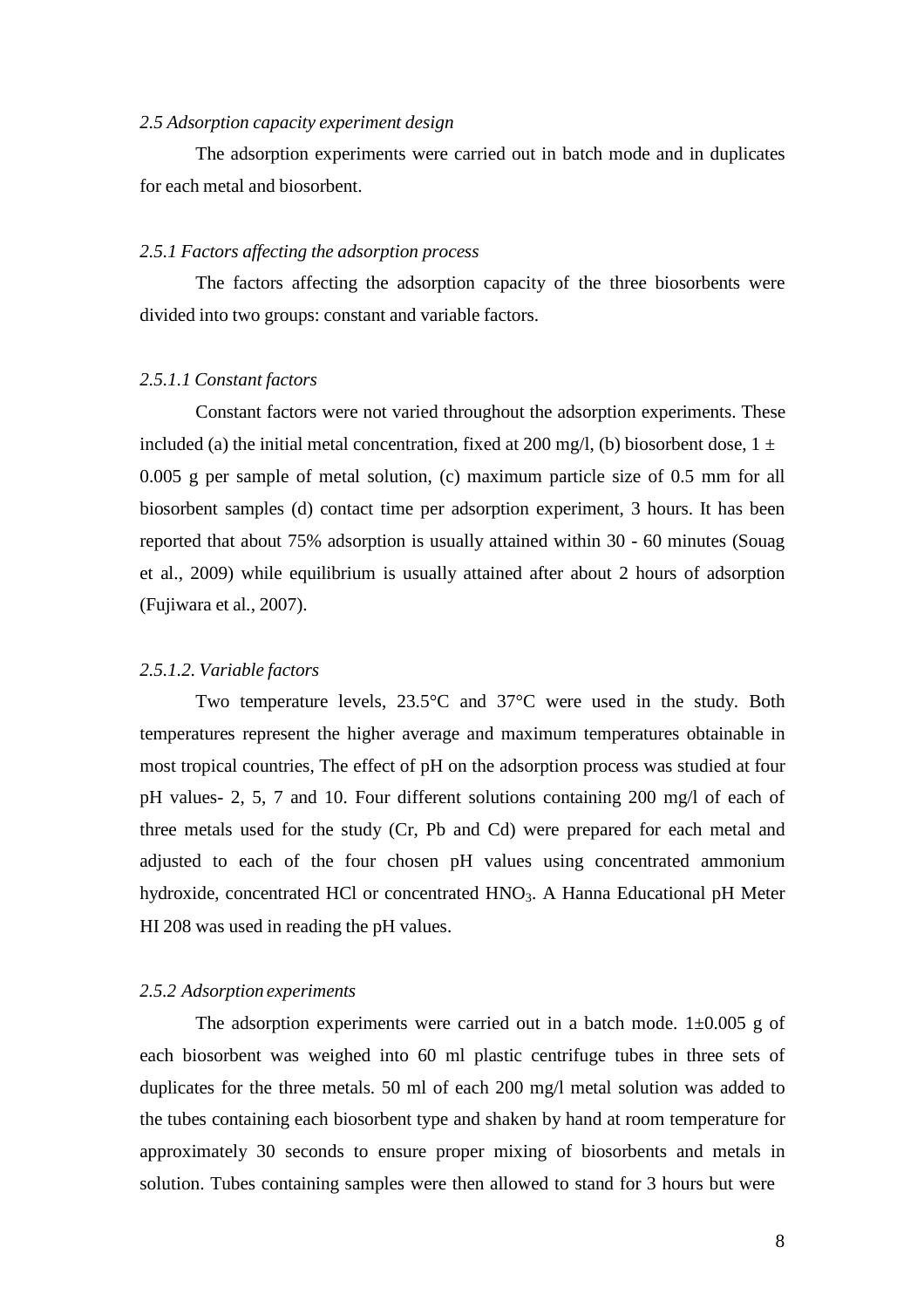shaken again 1.5 hours into the three hours for better biosorbent-metal ion contact. At the end of the 3 hours contact time, the samples were centrifuged for 20 minutes each at a speed of 5400 rpm (rotations per minutes), using an Impact-5 Centrifuge. Centrifugation was followed by the separation of the supernatants from the biosorbents by decantation and filtration using Fisherbrand QL 100 filter paper.

#### *2.5.3 Determination of residual metal concentration in supernatant*

The residual or post-adsorption concentration of each metal was determined using the standard method of Direct Air-Acetylene Flame Atomic Adsorption Spectroscopy (AAS). Prior to the AAS analysis, the cadmium and chromium solution filtrates were diluted by a factor of 100 to reduce the concentration to 2 mg/l to meet the linear range for the AAS instrument. Lead was diluted by a factor of 10 down to a concentration of 20 mg/l, within the linear range for AAS measurement of lead. Residual concentration of each metal was then analysed using the specified lamp for each metal and at designated wavelengths. The adsorption capacity, depicted by the amount of each metal adsorbed by the respective biosorbents, was obtained by calculating the difference between the initial amount of metal ions added to the biosorbent and the residual amount of metal ions remaining in the post-centrifugation supernatant after adsorption using the formula:  $Q = (C_0 - C_f)$  V/M, where  $Q =$ Amount of metal adsorbed (mg/g),  $C_0$  = Initial metal concentration in solution (mg/l),  $C_f$  = Final metal concentration in supernatant after adsorption (mg/l), V = Volume of solution (1) and  $M =$  Mass of the biosorbent (g), which in this experiment was approximately 1 g.

## **3. Results and discussion**

#### *3.1 Initial characterisation of biosorbents*

Initial characterisation of biosorbents entailed the pre-adsorption determinations of metal content of biosorbents and functional group distributions within each biosorbent samples.

#### *3.1.1 Determination of initial metal content of biosorbents*

Initial metal content determination per biosorbent revealed that of all three metals analysed, chromium had the highest pre-adsorption concentration of between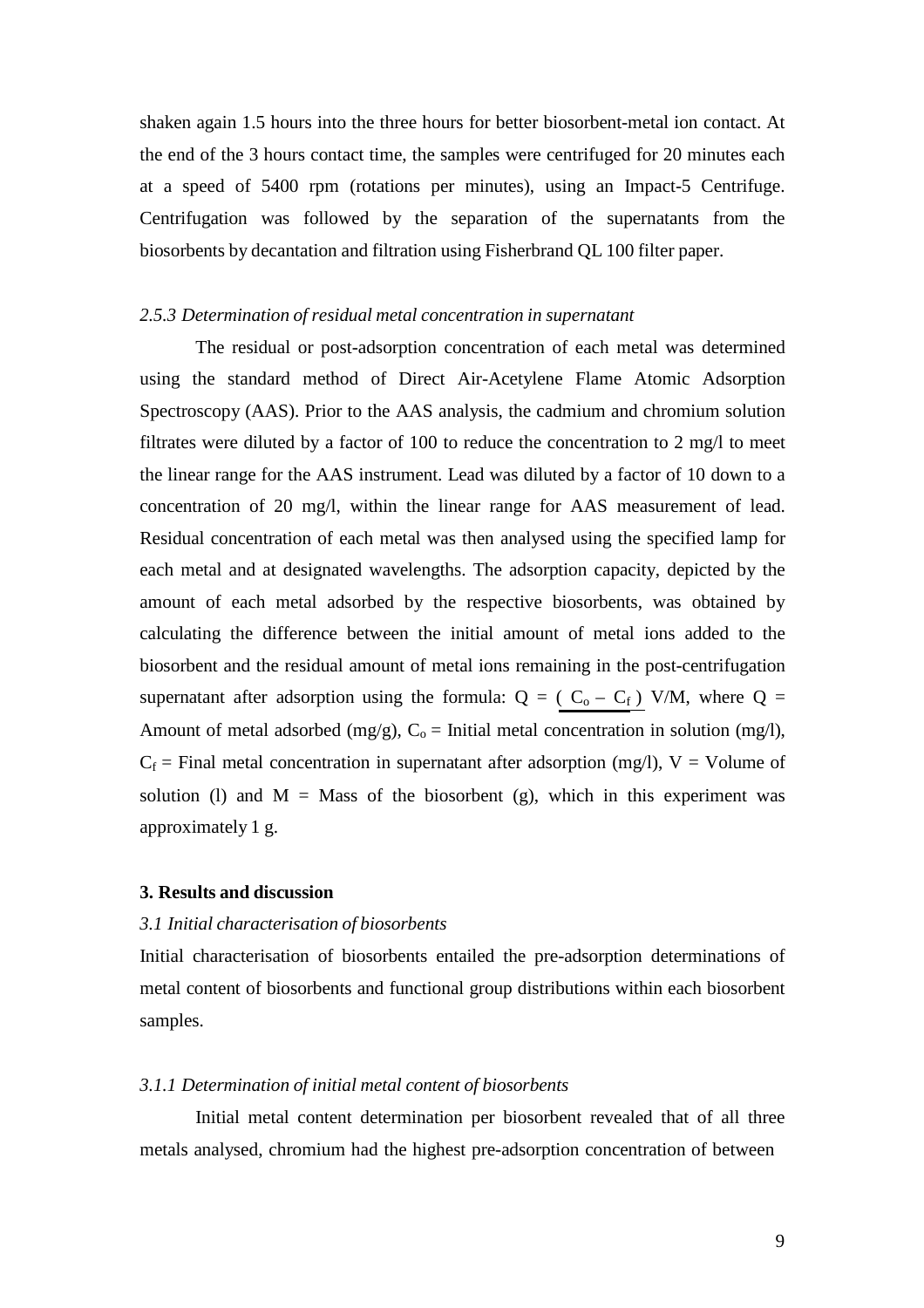0.30-0.45 mg per gram of each biosorbent, in the order SW> RR > SD as shown in Table 1.

## **Table 1**

| Biosorbent       | Metal ion      | Initial metal content determination by: |                     |  |
|------------------|----------------|-----------------------------------------|---------------------|--|
| type             |                | Wet digestion $(mg/g)$                  | Dry ashing $(mg/g)$ |  |
| Seaweed          | C <sub>d</sub> | 0.02                                    | 0.00                |  |
|                  | Cr             | 0.34                                    | 0.45                |  |
|                  | Pb             | 0.01                                    | 0.01                |  |
| Sawdust          | C <sub>d</sub> | 0.00                                    | 0.12                |  |
|                  | Cr             | 0.30                                    | 0.32                |  |
|                  | Pb             | 0.00                                    | 0.02                |  |
| <b>Reed Root</b> | C <sub>d</sub> | 0.00                                    | 0.00                |  |
|                  | Cr             | 0.31                                    | 0.33                |  |
|                  | Pb             | 0.03                                    | 0.00                |  |

Initial metal ion concentration per gram of biosorbent

The relatively high pre-adsorption concentration of chromium in all three biosorbent samples may affect its adsorption capacity.

#### *3.1.2 Determination of functional group distribution within biosorbent samples*

Pre-adsorption FTIR results indicate strong presence of such groups as the carboxylic acid or alcoholic O-H bond stretching which may overlap with amine (N-H) bond stretching at peaks between  $3250-3400$  cm<sup>-1</sup> for all three biosorbents. Possible C-H bond stretchings of alkanes at peaks just below 3000 cm<sup>-1</sup>; C=O bond of carbonyl or amide groups within  $1640-1670$  cm<sup>-1</sup>; C-O and O-H bond stretchings of alcohol and ethers at  $1000-1260$  cm<sup>-1</sup> of the finger-print region; the aromatic C-H bond bends at  $690-900$  cm<sup>-1</sup> and possible sulphate or sulfoxide S=O bond around 1050 cm<sup>-1</sup> were also observed for only sawdust and reed plant root. Comparison of pre and post-adsorption FTIR results showed only slight changes in the pre-adsorption results, suggesting probable uniformity in manner of adsorption, as all three adsorbents are organic in nature and may bind metals in similar manners.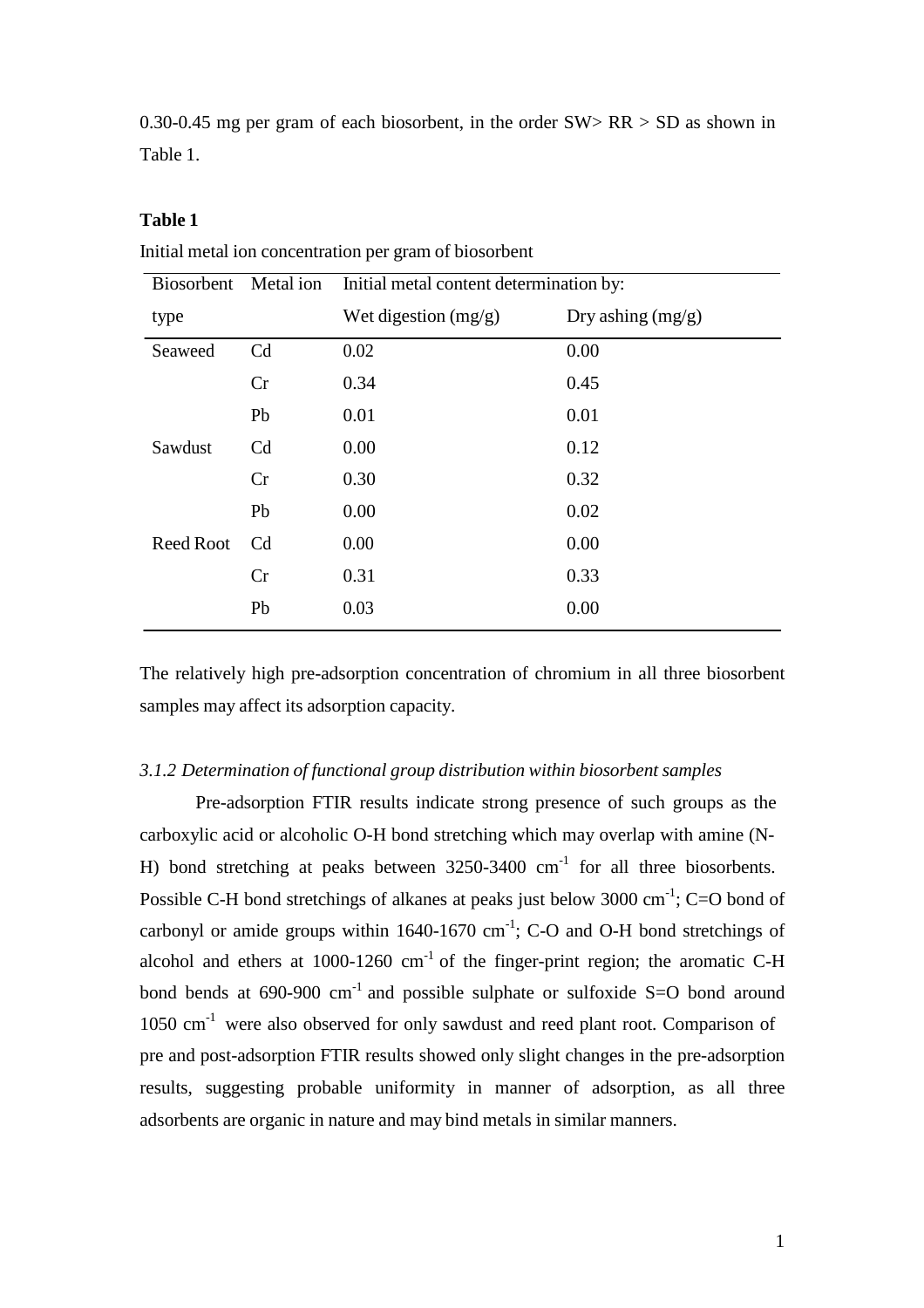For the seaweed, no significant change was observed after chromium adsorption with seaweed, which may possibly be due to competitive binding by high pre-adsorption chromium ions. Lead adsorption showed a strikingly deeper trough at 1384.5 cm<sup>-1</sup> indicating possible binding to the nitro N=O stretching. With sawdust, all three metals caused slightly deeper troughs at 1033 cm<sup> $-1$ </sup> and 1059 cm<sup> $-1$ </sup> suggesting metal binding to amine C=N bonds. Changes were observed at  $1508.3 \text{ cm}^{-1}$  and 1384.4 cm<sup>-1</sup> for chromium and lead respectively, suggesting binding to nitro N=O bonds. With reed plant (*P.australis)* root, the major change observed was at 1384.4  $cm^{-1}$  with lead adsorption, suggesting binding to nitro N=O bonds. These identified regions may be indicative of functional groups responsible for the individual metalbinding activity of each biosorbent, apart from the groups indicated in previous studies (Kanamadi et al., 2006).

#### *3.2 Adsorption capacity of absorbents*

The results stated were mean absorbent values of duplicated experiments.

## *3.2.1 Effect of temperature*

Experiments carried out with temperature being the sole variable, showed that for a given adsorbent, metal ion and pH value used in the study, there was no significant difference between adsorption capacities at 23.5°C and at 37°C.

### *3.2.2 Effect of initial pH*

Figures 1, 2 and 3 show the variation of adsorption capacity with pH for the three biosorbents. Adsorption of cadmium was observed to increase with increasing pH, being highest at pH 10 for all three biosorbents studied as shown in Fig. 1. Adsorption of chromium was observed to generally decrease with increasing pH with its highest adsorption occurring at pH 2 and no adsorption occurring at pH 10 as shown in Fig. 2. At pH 2, reed plant root exhibited the highest adsorption capacity indicating its highest removal efficiency in acidic solutions. No adsorption for chromium by seaweed was observed throughout the pH range while chromium adsorption by sawdust was significant only at pH 2. The relatively high preadsorption concentration of chromium in all three biosorbent samples, shown in Table 1, might have affected adsorption capacity of chromium ions in solution due to competitive binding at the biosorbent chromium-binding sites.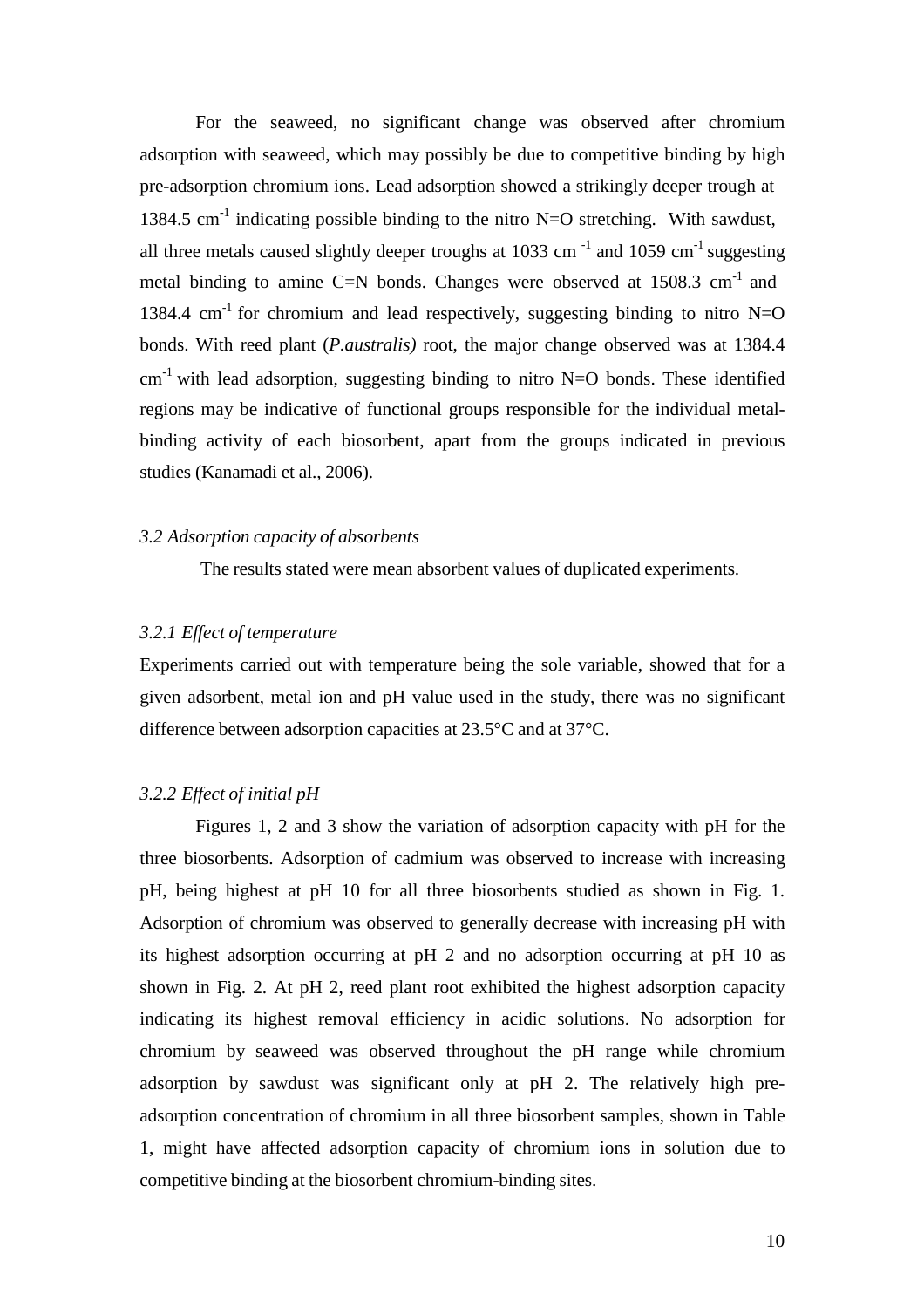Figure 3 shows that with lead, adsorption capacity decreased with increasing pH for seaweed, increased with increasing pH for sawdust and increased to maximum adsorption at pH 7 for reed plant root before decreasing in alkaline solutions. For sawdust, lead adsorption increased rapidly and steadily with increase in pH, suggesting increasing capacity for lead uptake from acidic to alkaline solutions, with a maximum adsorption capacity of 183.33 mg/g of lead at pH 10. For reed plant root, a consistently high rate of lead uptake was observed throughout the pH range, suggesting the biosorbent's high efficiency in lead removal from both acidic and alkaline solutions and this characteristic may qualify reed plant root as a biosorbent of choice for various types of industrial effluents as most effluents generally do not have singular pH values.



Figure1. Effect of pH on cadmium ion adsorption using seaweed (SW-Cd), sawdust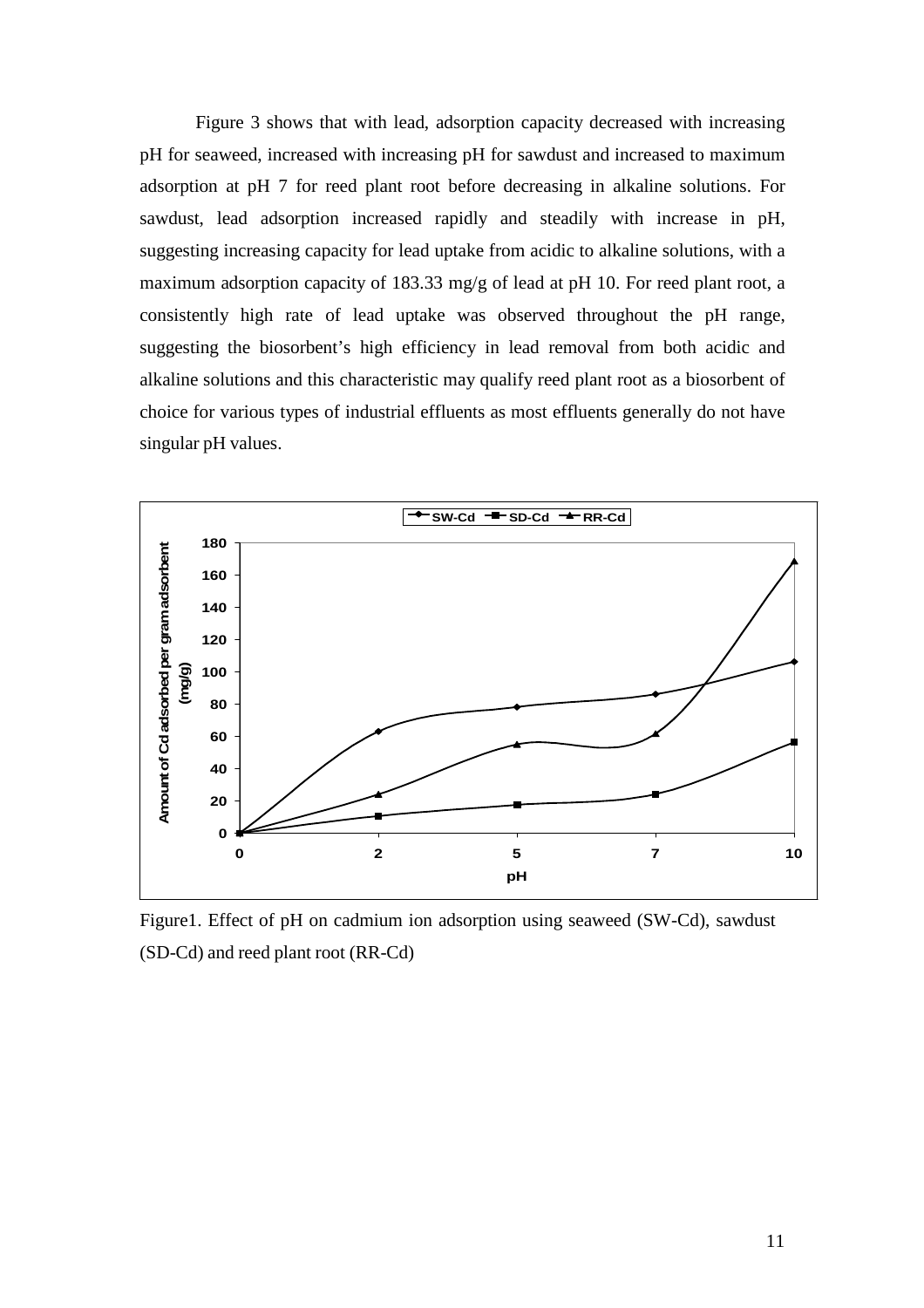

Figure 2. Effect of pH on chromium adsorption using seaweed (SW-Cr), sawdust (SD-Cr) and reed plant root (RR-Cr)



Figure 3. Effect of pH on lead adsorption using seaweed (SW-Pb), sawdust (SD-Pb) and reed plant root (RR-Pb)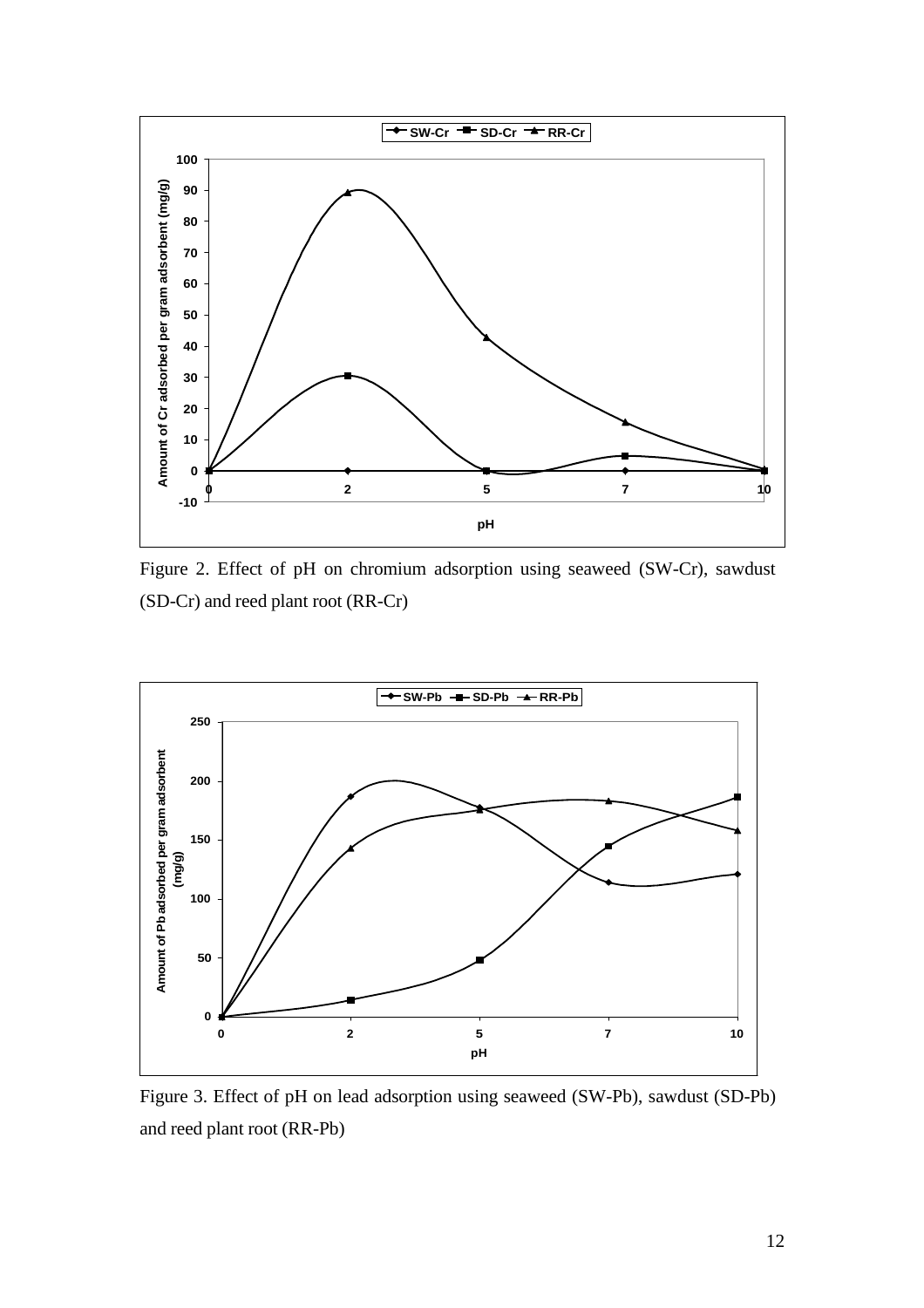### **4. Discussion**

Figure 4 summarises the adsorptive capacities of each biosorbent for the metals used in the study.



Figure 4. Overall comparison of adsorption capacities of seaweed (SW), sawdust (SD) and reed plant root (RR) for cadmium (Cd), chromium (Cr) and lead (Pb)

For cadmium adsorption, seaweed exhibited the most consistent adsorption throughout the pH range. However, its highest cadmium removal of 106.26 mg at pH 10 is far less than the 168.56 mg removed by reed plant root at the same pH, suggesting that reed plant root may possess superior cadmium removal efficiency in alkaline solutions. Conversely, seaweed removal of 86.16 mg of cadmium at pH 7 exceeds the 61.70 mg removed by reed plant root and that may be indicative of seaweed's better capacity for cadmium adsorption at or near neutral pH values. Sawdust exhibited a generally low adsorptive capacity for cadmium throughout the study. Hence, it appears to be the least efficient biosorbent for cadmium in this study.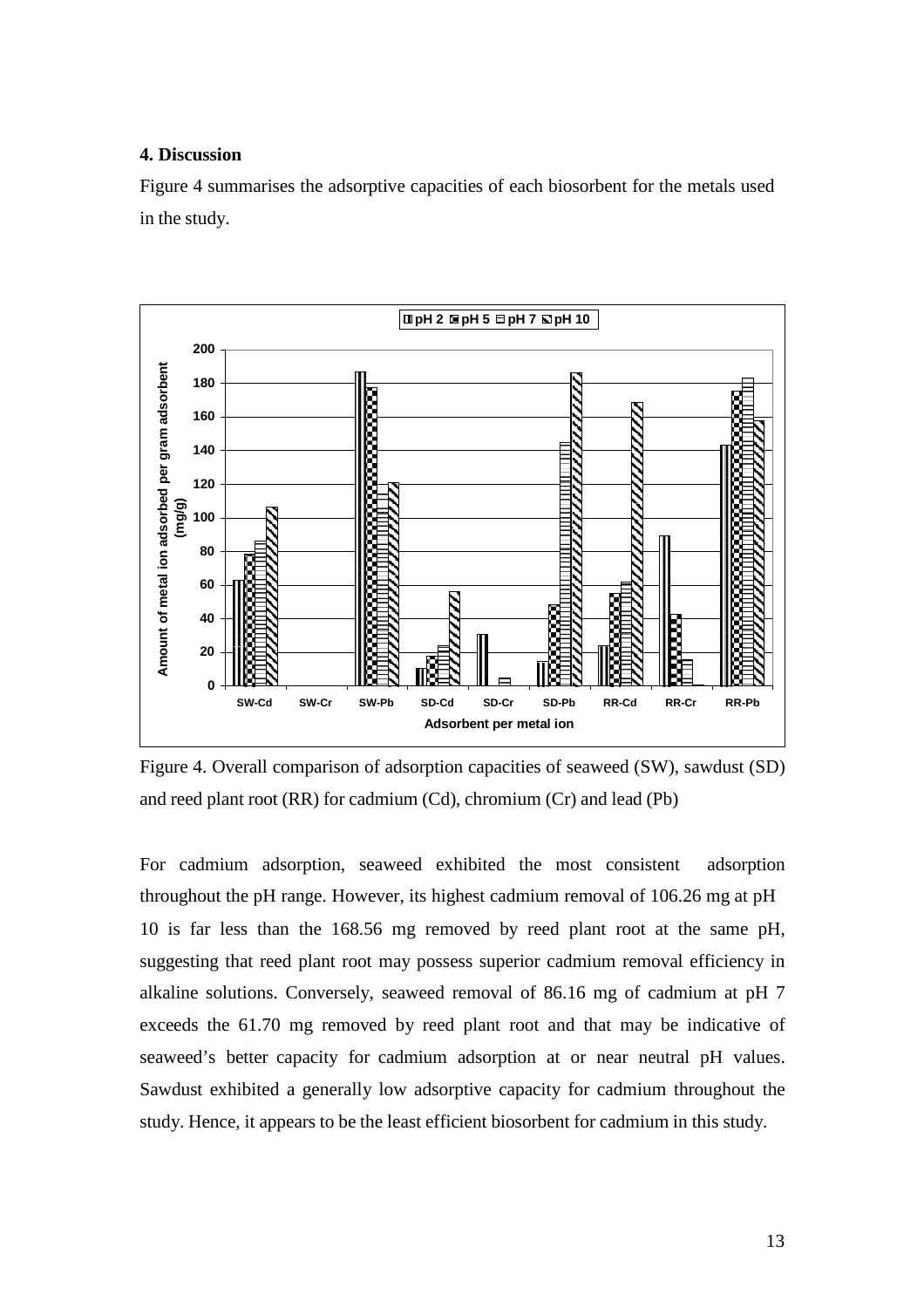Chromium adsorption of 89.20 mg by reed plant root and 30.46 mg by sawdust at pH 2 suggests that, of the three biosorbents studied, reed plant root demonstrated the highest affinity for chromium ions in acidic solutions, followed by sawdust, which appears to lack efficiency in chromium removal throughout the rest of the studied pH range. Seaweed demonstrated no chromium adsorption capacity throughout this study, and as such, may be considered the least efficient in chromium removal from solution.

Lead removal from solution was consistently high for all three biosorbents studied. Reed plant root exhibited the most consistent lead removal cumulatively with highest removal of 183.06 mg occurring at pH 7, suggesting the highest lead removal efficiency of reed plant root may be in neutral or near-neutral pH effluents. Lead adsorption by seaweed remained relatively high in acidic pH values with highest adsorption of 186.82 mg at pH 2, indicating optimal lead removal efficiency of seaweed in acidic solutions. However, lead adsorption by sawdust was only high at pH 7 and 10 with its highest removal of 186.32 mg occurring at pH 10, suggesting optimal lead removal efficiency for sawdust in alkaline effluents.

A central deduction emerging from the above trends in efficiency is that biosorbent efficiency in metal ion removal varies with wastewater effluent pH. This is because metal binding would depend on the availability, types and concentrations of functional groups on the biosorbent surface at different pH values. However, in considering the practical application of biosorbents in industrial wastewater treatment in relation to pH, extreme acidic or alkaline pH values are not considered desirable and environmentally-safe and as such, near-neutral or neutral pH is considered the most suitable as it approximates the pH of most oceans and seas into which treated wastewater is discharged. It would also entail the least health and safety requirements, little or no chemicals for further treatment of the effluent after metal adsorption before discharge and would not alter the pH of the receiving water environment. However, care must be taken in deciding the optimal pH for a biosorbent as the final pH of the effluent after adsorption may vary from the initial pH, depending on the amount of  $H^+$ and OH- ions released during the adsorption process. Table 2 shows the biosorbent with the highest adsorptive capacity for each metal ion at each pH value.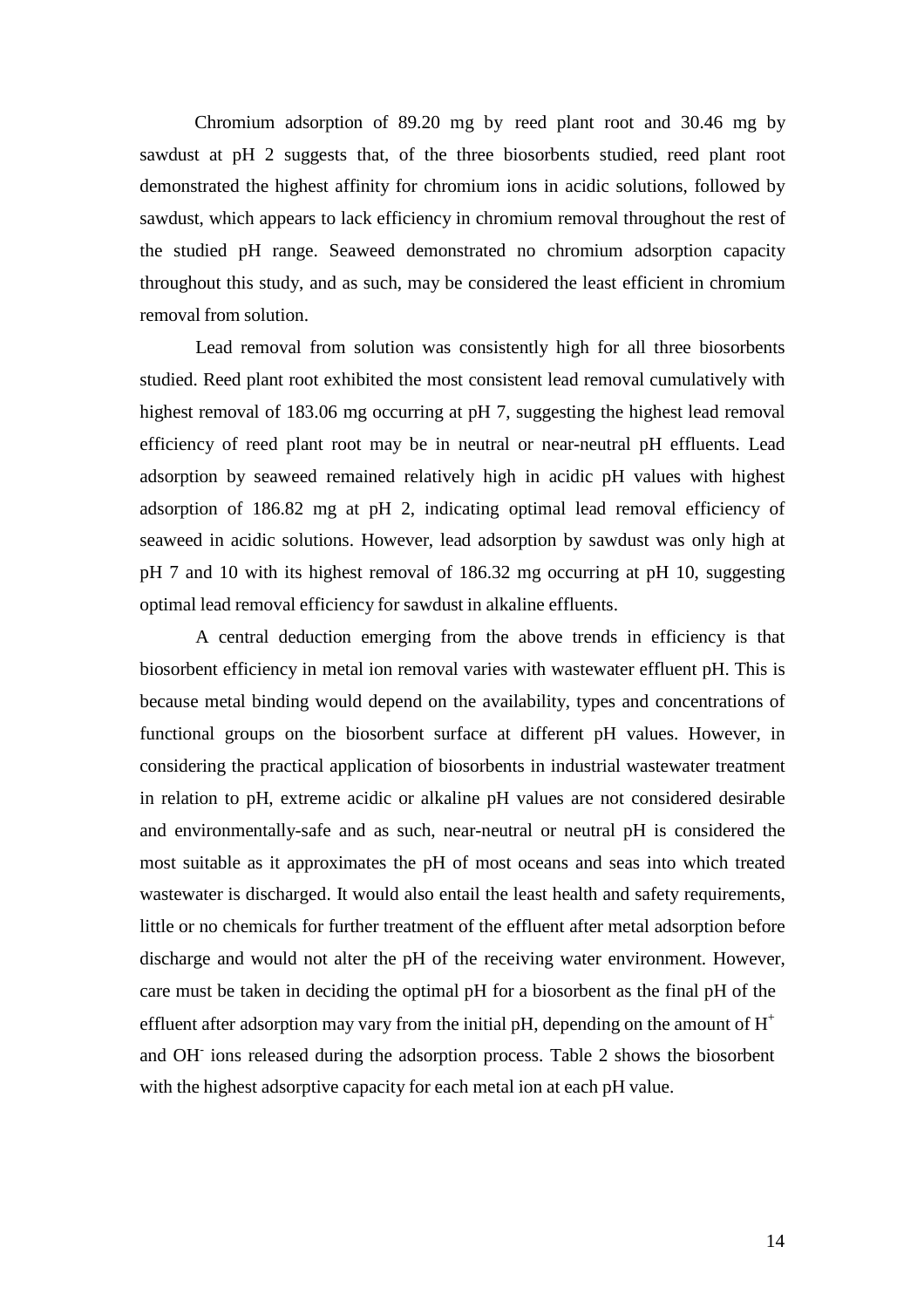## **Table 2**

| Metals   | Biosorbent with highest metal-removal capacities at each pH: |           |           |           |  |
|----------|--------------------------------------------------------------|-----------|-----------|-----------|--|
|          | $pH_2$                                                       | $pH \t5$  | $pH$ 7    | pH 10     |  |
| Cadmium  | SW                                                           | SW        | <b>SW</b> | <b>RR</b> |  |
| Chromium | RR.                                                          | RR.       | <b>RR</b> |           |  |
| Lead     | SW                                                           | <b>SW</b> | <b>RR</b> | SD.       |  |

Biosorbent with highest removal capacity at each pH value

#### **5. Conclusion and perspectives**

Results from this study have shown that some low-cost biosorbents may be suitable for the treatment of some metal contaminated wastewaters under certain conditions, with pH playing a more significant role temperature on treatment efficiency. Competitive metal binding was found to significantly affect seaweed's (*A. nodosum)* adsorption capacity for chromium than it affected sawdust and reed plant (*P. australis)* root. Adsorption was found to occur throughout pH range but especially at low pH values. Post-adsorption functional group distribution analysis indicates significant binding activities at the site of the nitro  $N=O$  groups in all biosorbents, especially for lead. Reed plant root was found to be most efficient biosorbent for chromium at pH 2, for cadmium at pH 10 and for lead at pH 7. Seaweed yielded the highest adsorption capacity for cadmium at pH 7 and for lead at pH 2. Sawdust proved to be an effective biosorbent for lead removal only at pH 7 and 10. This study indicates that waste water treatment in developing countries could be assisted by low cost biosorbents, with wastewater pH being more important than temperature for the adsorbents and metals used in this study. Further study could consider the most appropriate combination of biosorbents and pretreatment requirements for specific industrial waste waters applications.

## **6. Acknowledgements**

The authors would like to thank the University of Abertay Dundee for financially supporting this study. Many thanks also go to Julliette O'Keeffe for her assistance in editing the manuscript.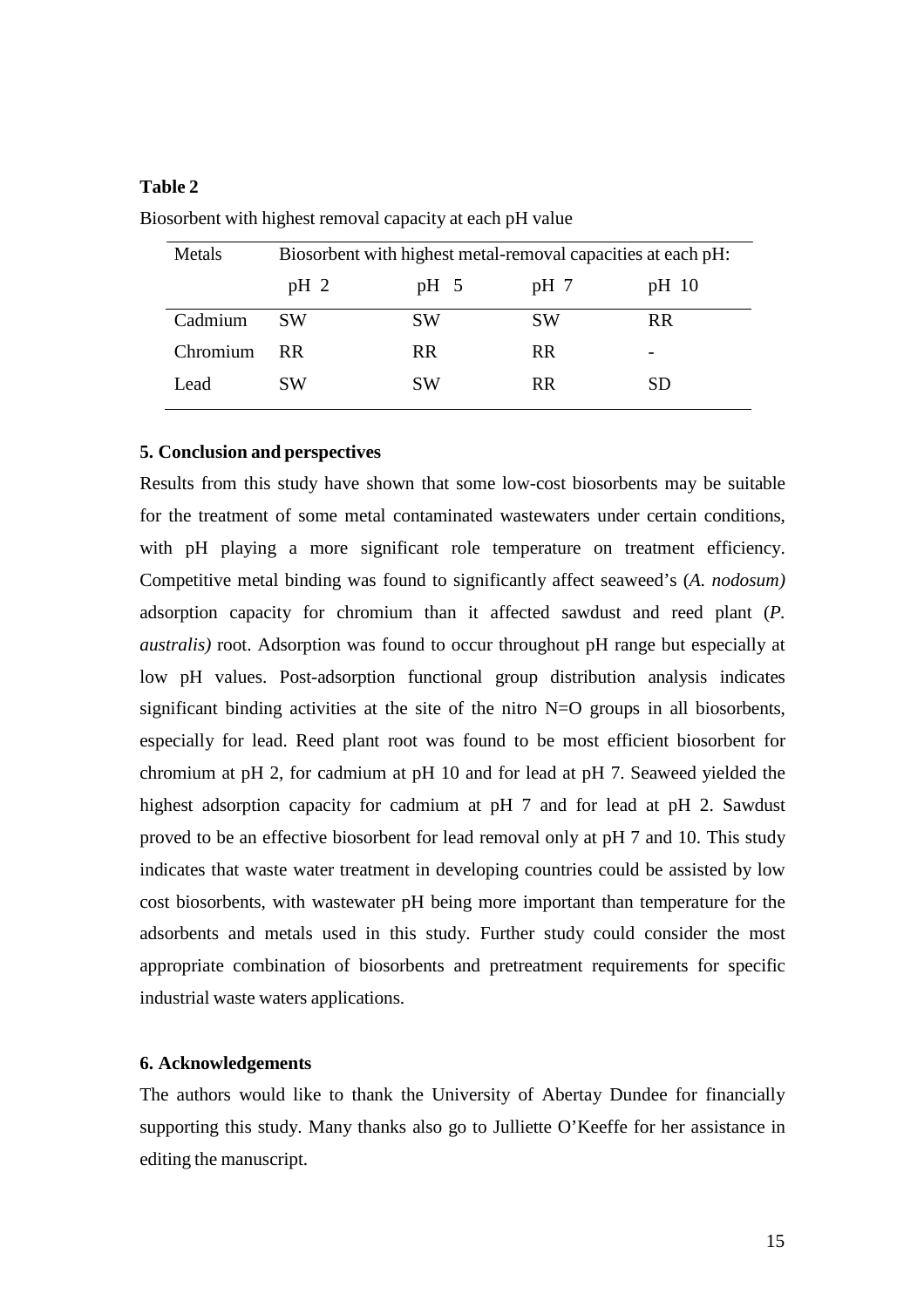#### **References**

Abdel-Ghani, N.T., Hefny, M. and El-Chaghaby, G.A.F. 2007. Removal of Lead from Aqueous Solution using Low Cost Abundantly Available Adsorbents. *International Journal of Environmental Science and Technology*. 4(1), 67-73.

Alluri, H.M, Ronda, S.R, Settalluri, V.S, Bondili, J.S, Suryanarayana, V. and Venkateshwar, P. 2007. Biosorption: An Eco-friendly Alternative for Heavy Metal Removal. *African Journal of Biotechnology*. 6 (25), 2924-2931.

Asadi, F., Shariatmadari, H. and Mirghaffari, N. 2008. Modification of Rice Hull and Sawdust Sorptive Characteristics for Removal of Heavy Metals from Synthetic Solutions and Wastewater. *Journal of Hazardous Materials*. 154(1-3), 451-458.

Batty, L.C. 2003. Wetland Plants—More than just a Pretty Face? *Land Contamination and Reclamation.* 11(2), 173–180.

Dan'Azumi, S. and Bichi, M.H. 2010. Industrial Pollution and Heavy Metals Profile of Challawa River in Kano, Nigeria. *Journal of Applied Sciences in Environmental Sanitation*. 5(1), 23-29.

Freitas, O., Boaventura, R and Delerue-Matos, C. 2006. Adsorption Study of Lead By *Ascophyllum nodosum* using a Factorial Experimental Design. *Combined and Hybrid Adsorbents*. pp 269-274. [Online]. Available from: http://www.springerlink.com/content/j303644865752r31/ (Accessed 10/08/2010).

Freitas, O., Delerue-Matos, C. and Boaventura, R. 2009. Optimization of Cu(II) Biosorption onto *Ascophyllum nodosum* by Factorial Design Methodology. *Journal of Hazardous Materials*. 167(1-3), 449-454.

Kanamadi, R.D., Ahalya, N. and Ramachandra, T.V. 2006. Biosorption of Heavy Metals by Low-Cost Adsorbents. CES Technical Report-112. *Energy and Wetlands Research Group*. Available from: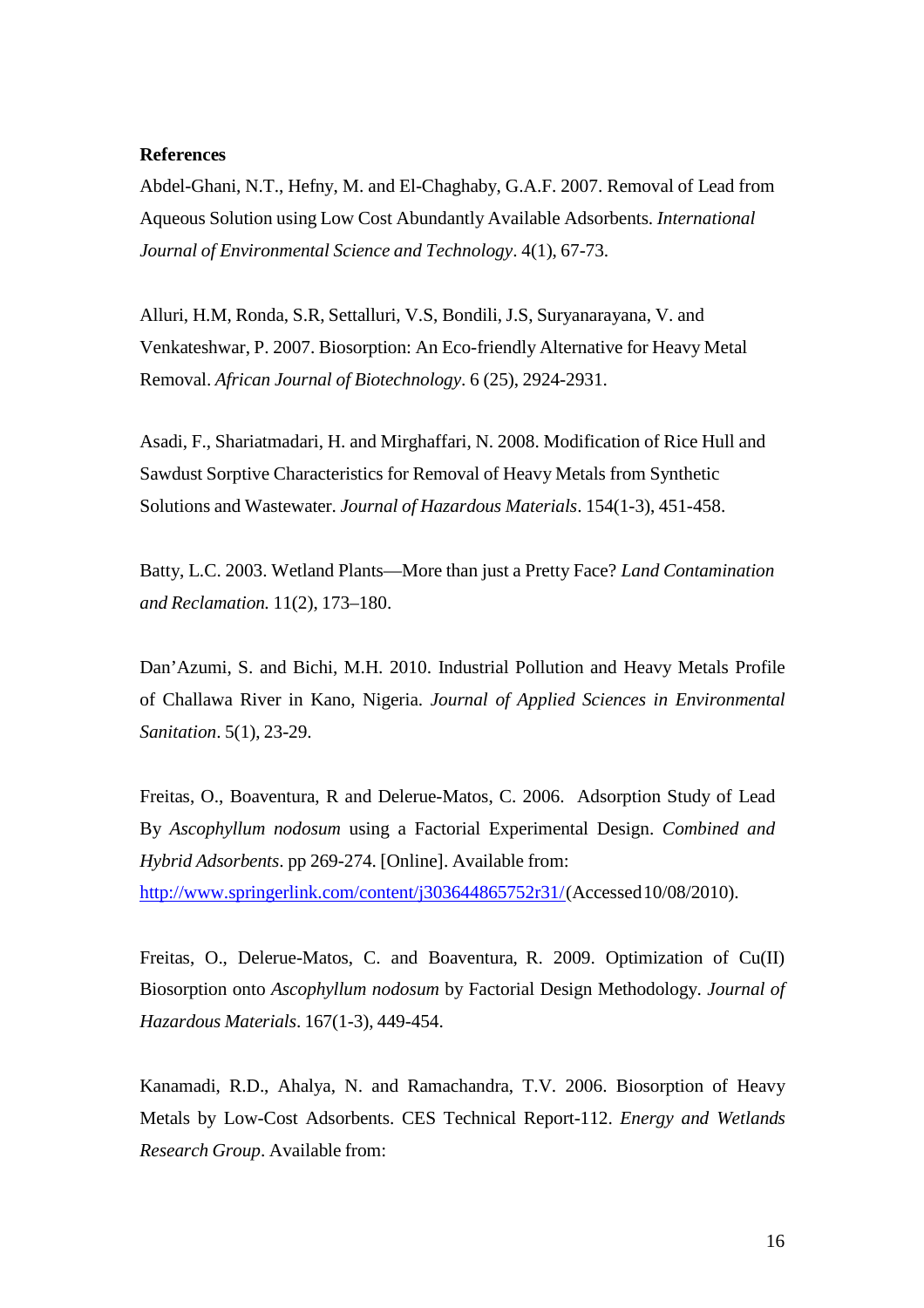http://wgbis.ces.iisc.ernet.in/biodiversity/pubs/ces\_tr/TR112\_Ahalya/index.htm#objec tives (Accessed 2/07/2010).

Kumar, U. 2006. Agricultural Products and By-products As a Low-cost Adsorbent for Heavy Metal Removal from Water and Wastewater: A Review. *Scientific Research and Essay*. 1(2): pp 033-037. Available from: http://www.academicjournals.org/SRE (Accessed 23/05/2010).

Lee, B. and Scholz, M. 2007. What is the Role of *Phragmites Australis* in Experimental Constructed Wetland Filters Treating Urban Runoff? *Ecological Engineering*. 29(1), 87-95.

Mehta, S.K. and Gaur, J.P. 2005. Use of Algae for Removing Heavy Metal Ions from Wastewater: Progress and Prospects. *Critical Reviews in Biotechnology*. 25, 113-152.

Nomanbhay, S.M and Palanisamy, K. 2005. Removal of Heavy Metal from Industrial Wastewater Using Chitosan-coated Oil Palm Charcoal. *Electronic Journal of Biotechnology* ISSN: 0717-3458. 8(1). [Online]. Available from: http://www.ejbiotechnology.info/content/vol8/issue1/full/7/ (Accessed 22/05/2010).

Oboh, I., Aluyor, E. and Audu, T. 2009. Biosorption of heavy meatl ions from Aqueous Solutions Using a Biomaterial. *Leonardo Journal of Sciences*. 14, 58-65.

Romera, E., Gonzalez, F., Ballester, A., Blazquez, M.L. and Munoz, J.A. 2006. Biosorption with Algae: A Statistical Review. *Critical Reviews in Biotechnology*. 26, 223-235.

Romera, E., Gonzalez, F., Ballester, A., Blazquez, M.L. and Munoz, J.A. 2007. Comparative Study of Biosorption of Heavy Metals using Different Types of Algae. *Bioresource Technology*. 98, 3344-3353.

Shukla, A., Zhang, Y., Dubey, C., Margrave, J.L and Shukla, S. 2002. The Role of Sawdust in the Removal of Unwanted Materials from Water. *Journal of Hazardous Materials.* 95, 137-152.